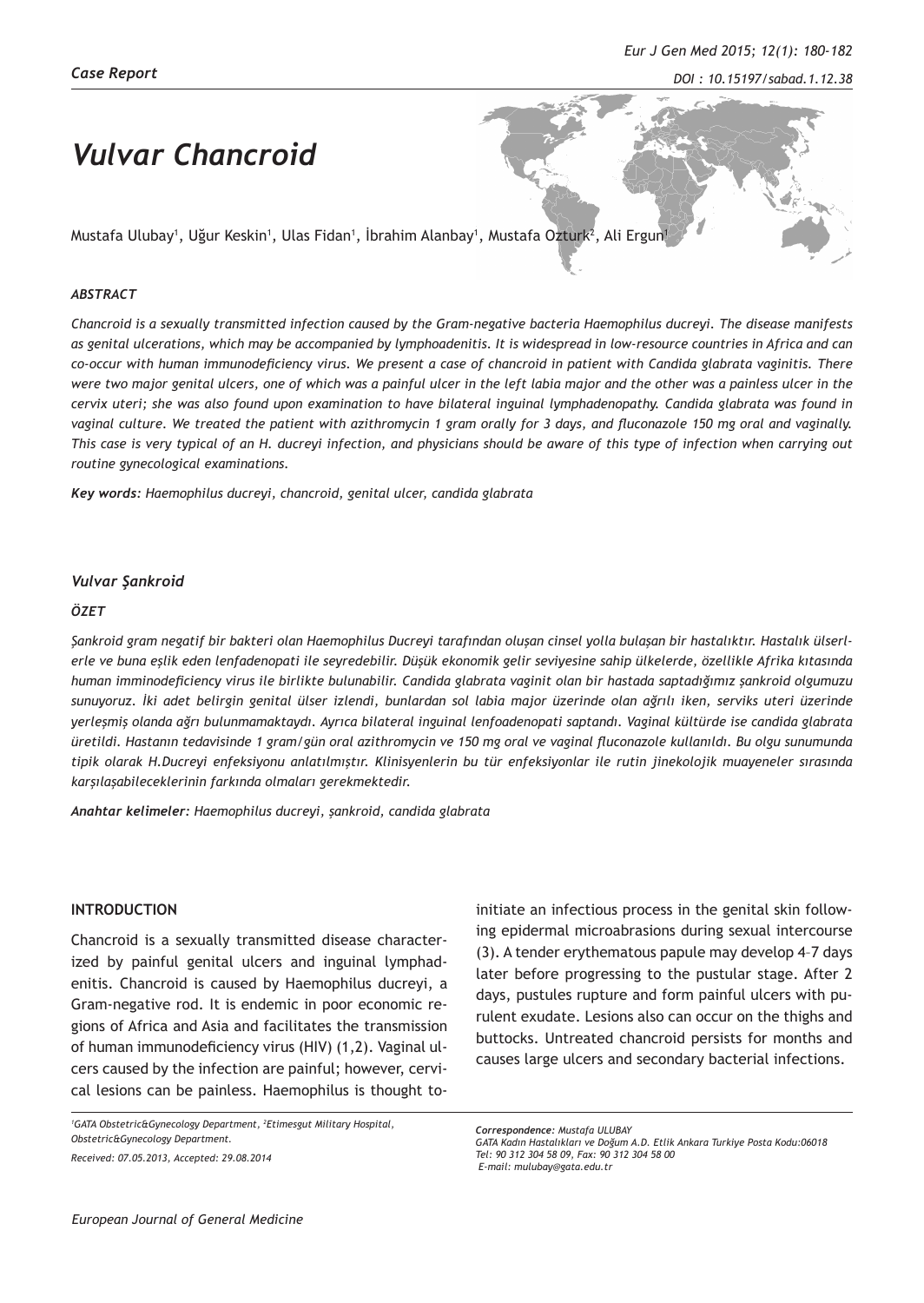## **CASE**

A 37-year-old woman Gravida 3, Parity 2, Abortus 1 was referred to our department because of vulvar pain. For 3 weeks she had been experiencing fatigue, weakness, and severe pain during sexual intercourse. In her physical examination, we found two 2-cm genital ulcers, one of which (Figure 1) was in her left labia major while the other was in her cervix uteri (Figure 3). There was also a small genital ulcer in her posterior fourchette (Figure 1). Typically, vaginal ulcers were painful and had a necrotic yellowish exudative basement. Her cervical ulcer was painless but similar in appearance to the labial ulcer. When we scraped the basement of the both ulcers, there was bleeding. The patient also had painful bilateral inguinal lymphadenitis, and we found a thick, white vaginal discharge, similar in appearance to cottage cheese. Her white blood cell count was 13,000/ μL, erythrocyte sedimentation rate was 30mm/hour, and routine biochemical investigations were in the normal range. Venereal Disease Research Laboratory test, Herpes Simplex Virus type 1 and 2, Hepatitis B Virus surface antigen, Hepatitis C virus and Human immunodeficiency virus test results were all negative. Candida glabrata was found in the vaginal culture, and micro-



•The clinical presentation is typical for chancroid *Figure. Two 2cm genital ulcers (1). One is in left labia major, other one is in cervix uteri (3). All lesions healed after one week (2,4).* 

scopic examination of the vaginal discharge showed Gram-negative rods. Cervical smear results were normal, and no malignancy was seen. Pelvic ultrasonography showed that the uterus and bilateral ovaries were normal. All other system examinations were normal. Based on our clinical results, we concluded that this patient had chancroid caused by H. ducreyi. We treated the patient with azithromycin 1 gram oraly for 3 days. We also prescribed oral and vaginal fluconazole 150 mg once per week because of the proliferation of C. glabrata in the vaginal culture. All the lesions had healed after 1 week (Figures 2, 4). We did not have the opportunity to isolate H. ducreyi from the culture and perform polymerase chain reaction (PCR) analysis.

#### **DISCUSSION**

H. ducreyi infection is rarely seen in our Turkish population and consequently it is not routinely investigated in serology laboratories. For that reason, diagnosis of problems in some patients could be challenging. Definite diagnosis of H. ducreyi is difficult because it requires either a positive culture or PCR analysis. PCR has a resolved sensitivity of 95% to 98% and a specificity of 99% for H. ducreyi (5). In comparison, culture sensitivity is approximately 75%, but clinical diagnosis is neither sensitive (range, 50% to 75%) nor specific (range, 50% to 75%) (6). The diagnosis of chancroid is challenging even for well-equipped facilities. Most STD treatment centers in the United States do not have the capability of diagnosing chancroid and instead rely on clinical criteria for presumptive diagnosis (7). Unfortunately, PCR-based tests are not commercially available, and our hospital had no PCR facility for H.Ducreyi. The Centers for disease control and prevention criteria for a presumptive diagnosis of chancroid are used for reporting and often as a guide for initiation of therapy (8). The diagnosis of chancroid is "definite" if H. ducreyi has been isolated from the lesion. A "probable" diagnosis is made if all the following criteria are met (9)

•The patient has one or more painful genital ulcers

•The patient has no evidence of T. pallidum infection by darkfield examination of ulcer exudate or by serologic testing (performed at least seven days after onset of ulcers)